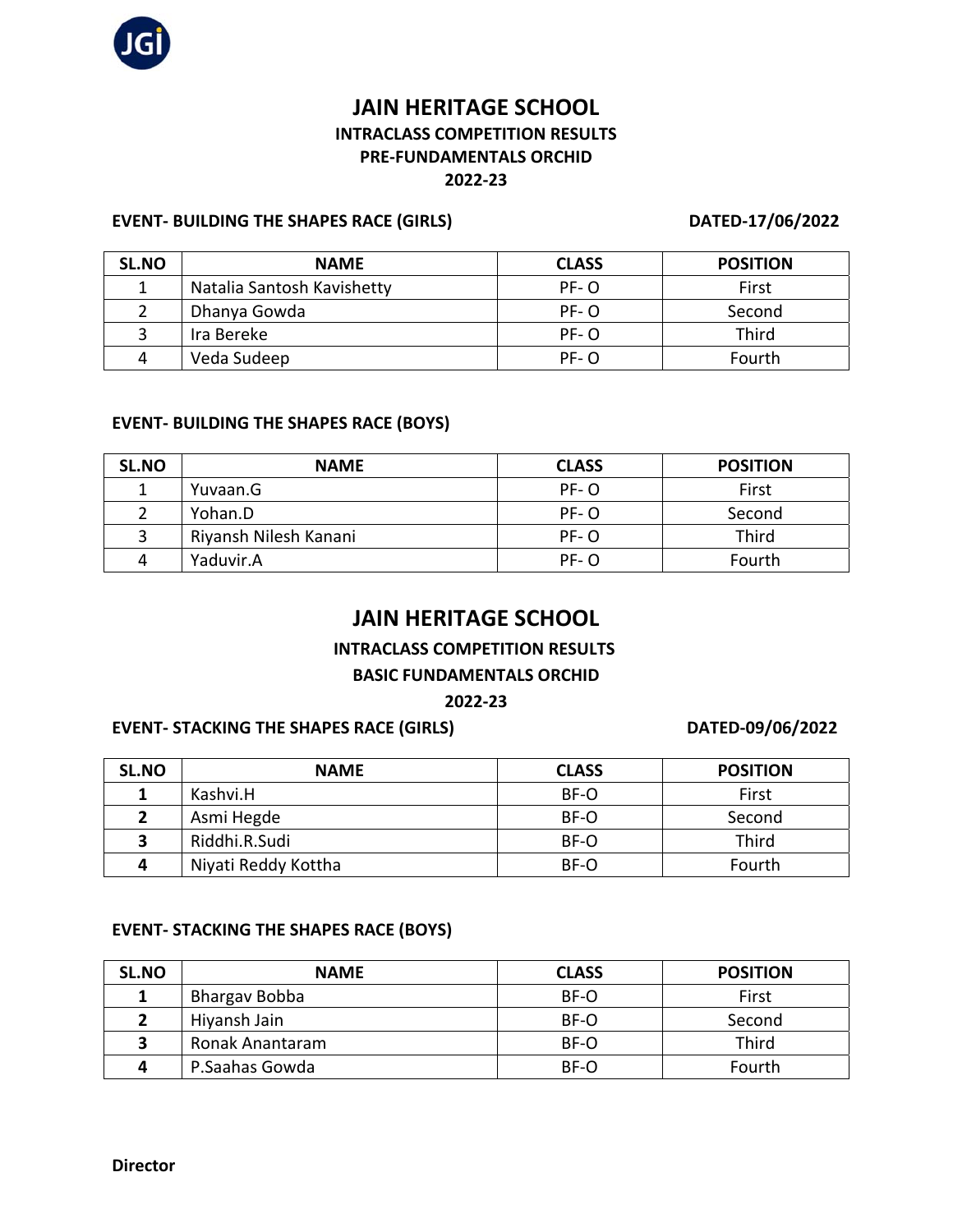

# **JAIN HERITAGE SCHOOL**

## **INTRACLASS COMPETITION RESULTS**

### **BASIC FUNDAMENTALS TULIP**

### **2022-23**

#### **EVENT- STACKING THE SHAPES RACE (GIRLS) DATED-09/06/2022**

| SL.NO | <b>NAME</b>       | <b>CLASS</b> | <b>POSITION</b> |
|-------|-------------------|--------------|-----------------|
|       | Saanidhya.S.Gowda | <b>BF-T</b>  | First           |
|       | Rithika Chandan   | BF-T         | Second          |
| ∍     | Yashvika Tiwari   | BF-T         | Third           |
| д     | Smaya Shreedhar   | <b>BF-T</b>  | Fourth          |

### **EVENT-STACKING THE SHAPES RACE (BOYS)**

| SL.NO | <b>NAME</b>     | <b>CLASS</b> | <b>POSITION</b> |
|-------|-----------------|--------------|-----------------|
|       | Rithvik Bhat.K  | BF-T         | First           |
|       | Shanay Shah     | <b>BF-T</b>  | Second          |
|       | Yuvaansh Mantha | BF-T         | Third           |
| Δ     | Yuvaan Mithun   | BF-T         | Fourth          |

## **JAIN HERITAGE SCHOOL**

#### **INTRACLASS COMPETITION RESULTS**

#### **BASIC FUNDAMENTALS DAISY**

#### **2022-23**

#### **EVENT-STACKING THE SHAPES RACE (GIRLS) DATE- 10/06/2022**

| SL.NO                   | <b>NAME</b>        | <b>CLASS</b> | <b>POSITION</b> |
|-------------------------|--------------------|--------------|-----------------|
|                         | Jashika Mallempati | BF-D         | First           |
|                         | Bhanvi Tarra       | BF-D         | Second          |
| $\overline{\mathbf{z}}$ | Aditi Sudhakar     | BF-D         | Third           |
| Д                       | B.K.Subhiksha      | BF-D         | Fourth          |

#### **EVENT-STACKING THE SHAPES RACE (BOYS)**

| SL.NO | <b>NAME</b>     | <b>CLASS</b> | <b>POSITION</b> |
|-------|-----------------|--------------|-----------------|
|       | Svojas Jha      | BF-D         | First           |
|       | Swastik Padhy   | BF-D         | Second          |
|       | Sai Shivank.N.S | BF-D         | Third           |
| д     | Shaurya.C       | BF-D         | Fourth          |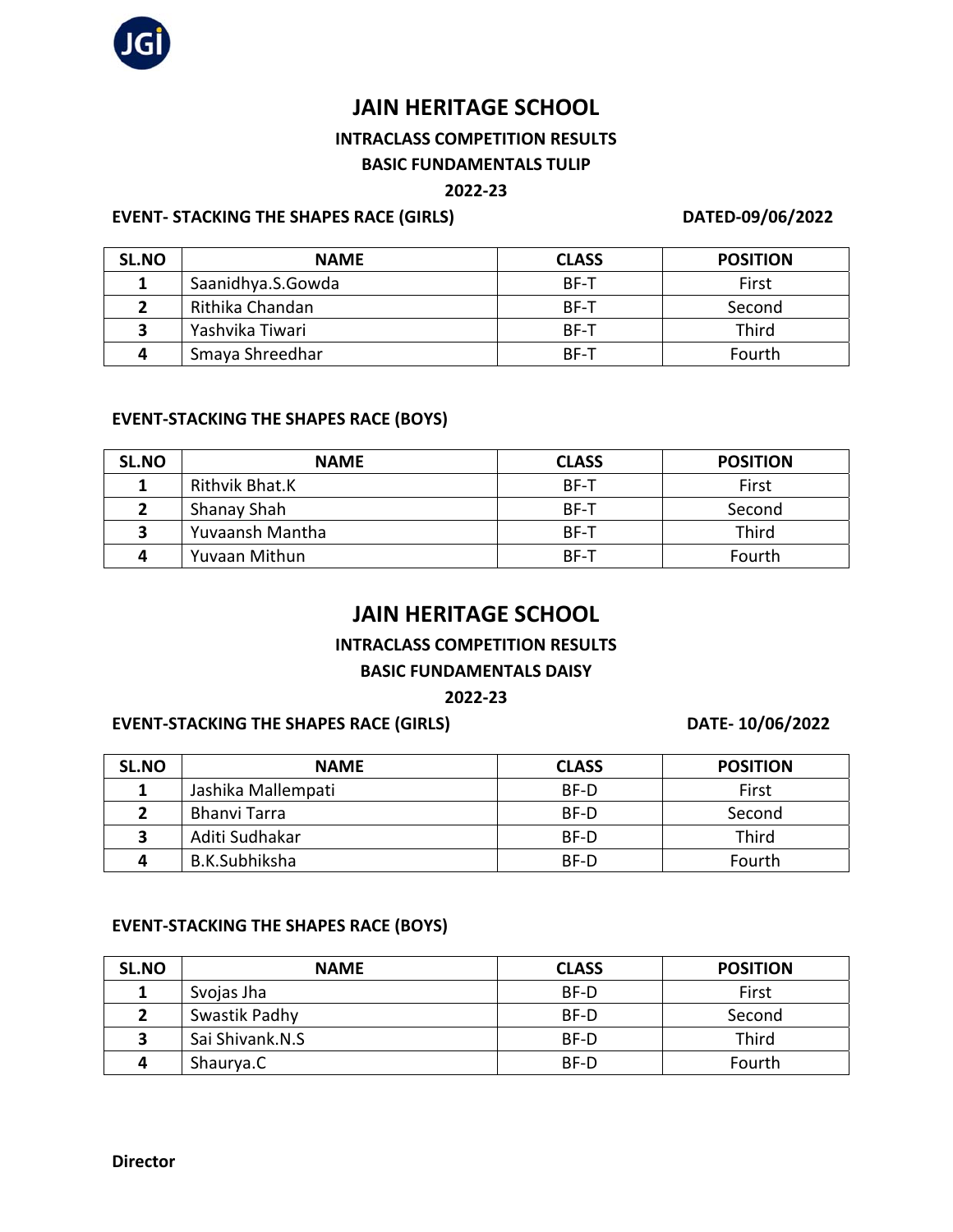

# **JAIN HERITAGE SCHOOL**

### **INTRACLASS COMPETITION RESULTS ADVANCED FUNDAMENTALS ORCHID**

#### **2022-23**

#### **EVENT- HIP-HOP LADDER RACE (GIRLS) DATED-13/06/2022**

| SL.NO | <b>NAME</b>                   | <b>CLASS</b> | <b>POSITION</b> |
|-------|-------------------------------|--------------|-----------------|
|       | Yadlapati Nayonika Chowdhary  | AF-O         | First           |
|       | Saanvi.V.Sharma               | AF-O         | Second          |
| 2     | Lahanvi Harish                | AF-O         | <b>Third</b>    |
| Δ     | Sanskriti Manjunatha Arehalli | AF-O         | Fourth          |

### **EVENT- HIP-HOP LADDER RACE (BOYS)**

| SL.NO | <b>NAME</b>     | <b>CLASS</b> | <b>POSITION</b> |
|-------|-----------------|--------------|-----------------|
| 1     | Vivaan Lohia    | AF-O         | First           |
|       | Saharsh.V.Gowda | AF-O         | Second          |
|       | Yaan Sujani     | AF-O         | Third           |
|       | R.Rithvik       | AF-O         | Fourth          |

## **JAIN HERITAGE SCHOOL**

### **INTRACLASS COMPETITION RESULTS**

### **ADVANCED FUNDAMENTALS TULIP**

### **2022-23**

### **EVENT- HIP-HOP LADDER RACE (GIRLS) DATED-13/06/2022**

| SL.NO | <b>NAME</b>       | <b>CLASS</b> | <b>POSITION</b> |
|-------|-------------------|--------------|-----------------|
|       | G.Hesha Chowdary  | AF-T         | First           |
|       | Dhriti Reddy Kala | AF-T         | Second          |
|       | Mayra Pavadshetty | AF-T         | Third           |
|       | Taanyaa.Y         | AF-T         | Fourth          |

#### **EVENT- HIP-HOP LADDER RACE (BOYS)**

| SL.NO | <b>NAME</b>         | <b>CLASS</b> | <b>POSITION</b> |
|-------|---------------------|--------------|-----------------|
|       | Vivaan Sinha        | AF-T         | First           |
|       | Vihaan Daga         | AF-T         | Second          |
|       | Samanyu Rajesh Kuri | AF-T         | Third           |
| Д     | Himamshu.P.G        | AF-T         | Fourth          |